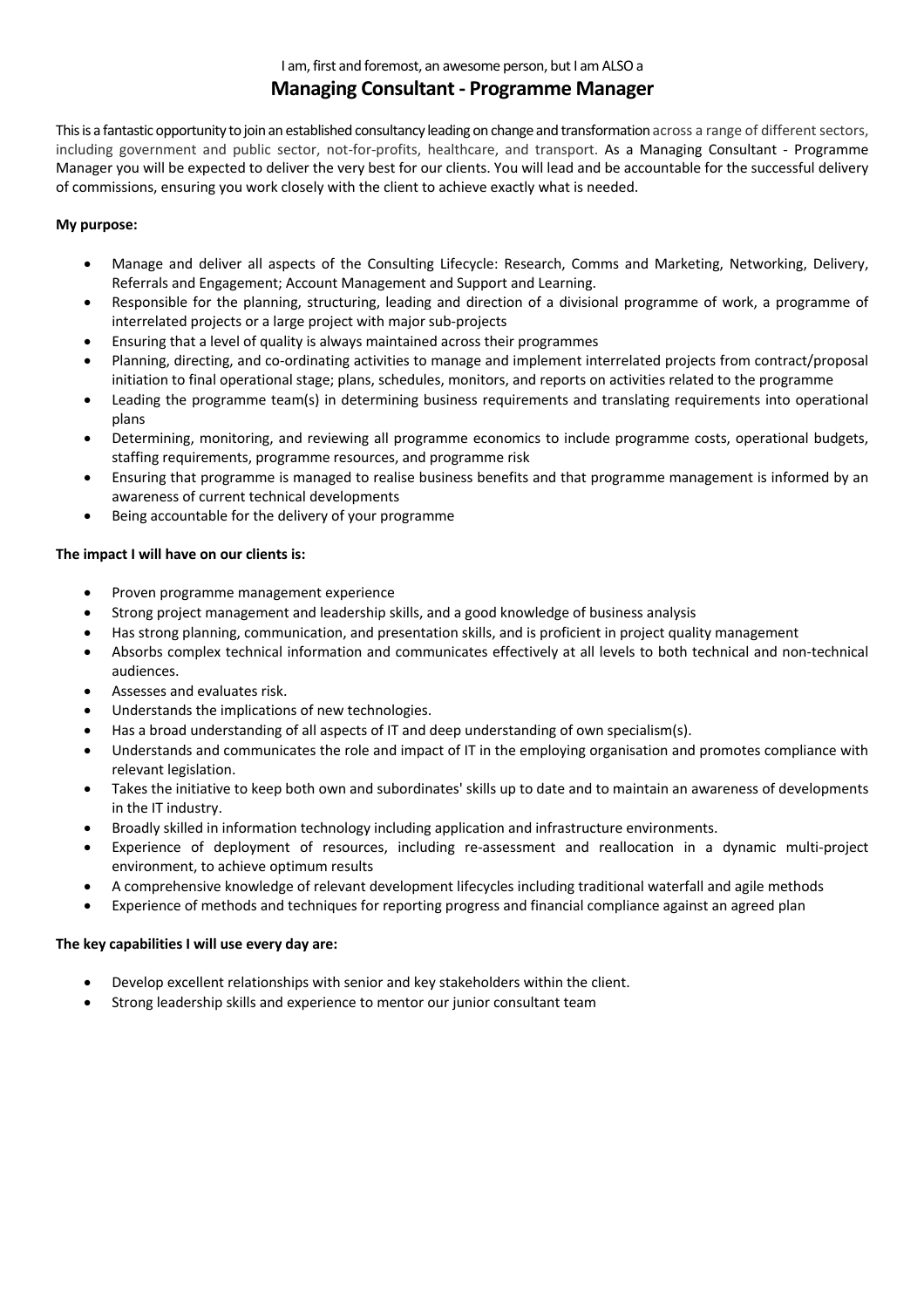#### **The values I embody will be:**

**We Care** – we get to the heart of our team and client challenges with honest and supportive consultancy, where support and wellbeing is put first.

**We Collaborate** – blurring the lines between our teams and our clients means that we're all joined up and passionate about solving the same change challenges.

We are Committed - our strength lies in the passion and commitment of our team, embodied in our day-to-day activities.

**We are Versatile** - our people are diverse – in skills, backgrounds, and experience – making our knowledge and approach creative and varied. Our delivery is driven by the versatile application of proven and trusted methods.

**We have Integrity** - we are thorough, dependable, and committed to going above and beyond client expectations, living, working, and breathing our core values.

#### **Chargeable Time:** 80%

This is the expectation of delivery time for client commissions that is billable time, as a proportion of your normal working week. The job holder should proactively manage their work to ensure that this target is reached and flag as an early warning (to Client Lead and Senior Resource Manager) any over/under -utilisation expected. The job holder should undertake company / personal development activity when not carrying out chargeable client work.

### **Why work for Entec Si**

We believe that Entec Si is a special place to work and that's reflected in the benefits we offer.

Once onboard, you'll get the opportunity to progress in many directions, both personally and professionally. In fact, we'll encourage you to develop your career along the paths you care most about. You'll get the chance to lead and shape how we run the business, and in turn these experiences will help shape your development.

What excites us is the potential in people. By harnessing their power, we know we can make change happen. Our approach to personal development means that we nurture and grow our talent, and in turn this achieves great outcomes for our clients.

- 1. Competitive base salary, plus (where applicable) our discretionary bonus plan.
- 2. 25 days holiday + bank holidays
- 3. Employee assistance programme
- 4. Support towards your personal and professional development. Your reward package is there to grow as you do.
- 5. Access to a number of established coaching organisations you'll become the best version of yourself.
- 6. The opportunity to make a positive impact on the team and your wider community by getting involved in a range of different social and charitable initiatives.
- 7. To enjoy a regular programme of company social activities, including volunteering days for our chosen charity.
- 8. Annual health check
- 9. A free eye test on appointment for all VDU users and at regular intervals there
- 10. Whether you wish to work from home, office or client site, we have a flexible working culture that encourages a positive work-life balance.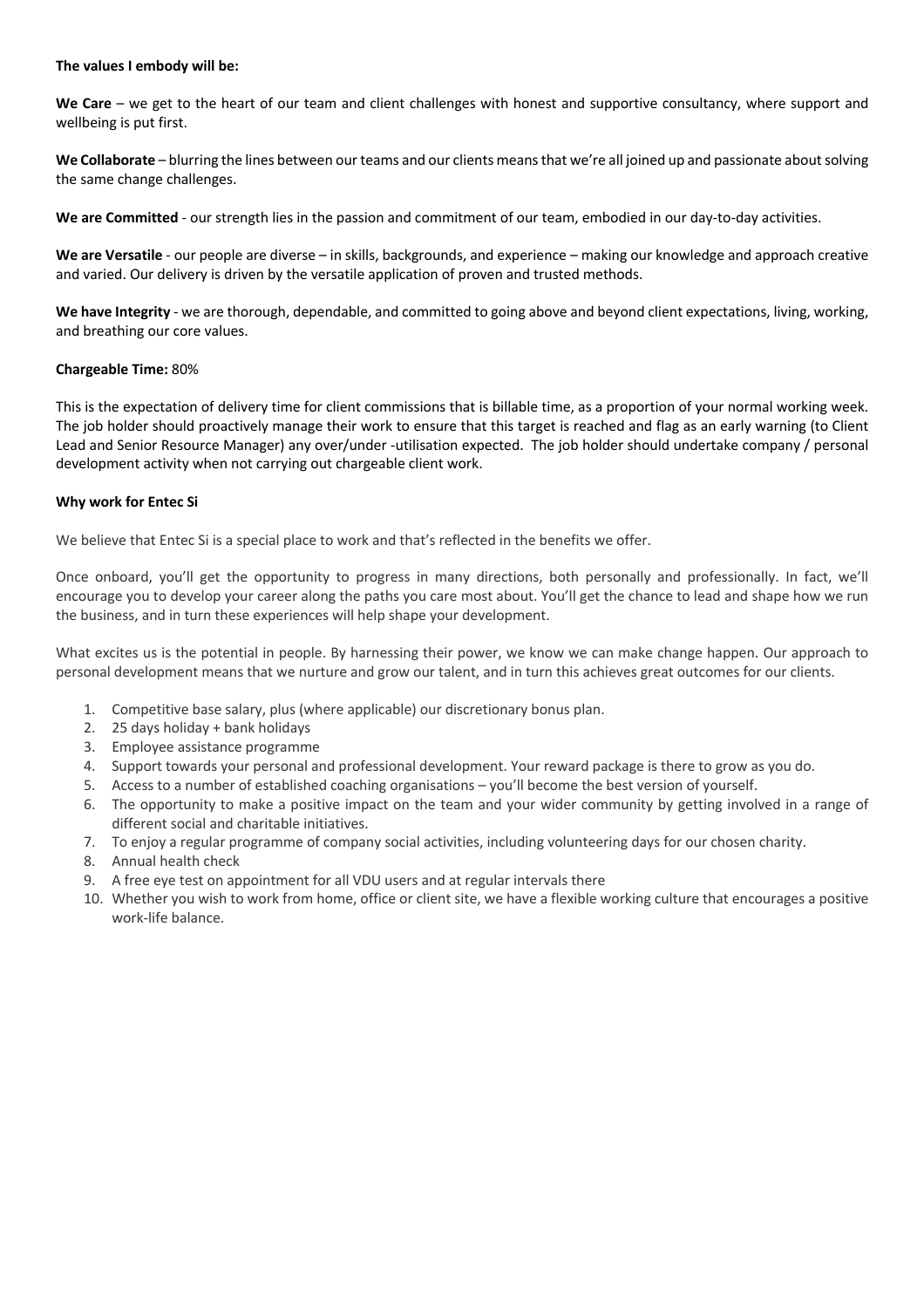#### **About Entec Si**

We make change happen and we make it happen for good.

We put people at the heart of what we do. We listen, lead, and build blended teams that bring about impactful service improvements and savings. This is done by leveraging the power of people, process, technology, and data to make changes that are purposeful and practical. Ultimately our practical approach means we make change easy for organisations.

Our experienced consultants work across a range of different sectors, including government and public sector, not-for-profits, healthcare, and transport. We're passionate about supporting our clients to navigate the change journey and thoroughly understand the challenges their industries face. Using our blended team approach, we empower them to develop their culture, implement new technologies and transform their processes to become more resilient, flexible, and efficient organisations.

We know that change is personal. Whether it's process improvement, digital transformation or data modelling and analytics, we provide a range of bespoke services. Using a flexible, strategic approach, we listen to our clients' needs and design a roadmap that enables them to achieve their transformational goals. Along the way, we can bring in specialist resources to meet the different needs of a project.

**We're an inclusive employer, and we care about diversity in our teams. Let us know in your application if you have accessibility requirements during the interview.**

#### **To apply**

Apply today with your CV and cover letter to recruitment@entecsi.com. Successful applicants will be shortlisted for an initial phone screen, if their application is progressed, they will then complete a formal second stage competency-based interview.

If you require any adjustments at interview, such as extra time or breaks etc, please let a member of the recruitment team know once they've been in touch.

**The deadline for applications is Friday 29th April 2022. We may close the role should we receive a large volume of applications.**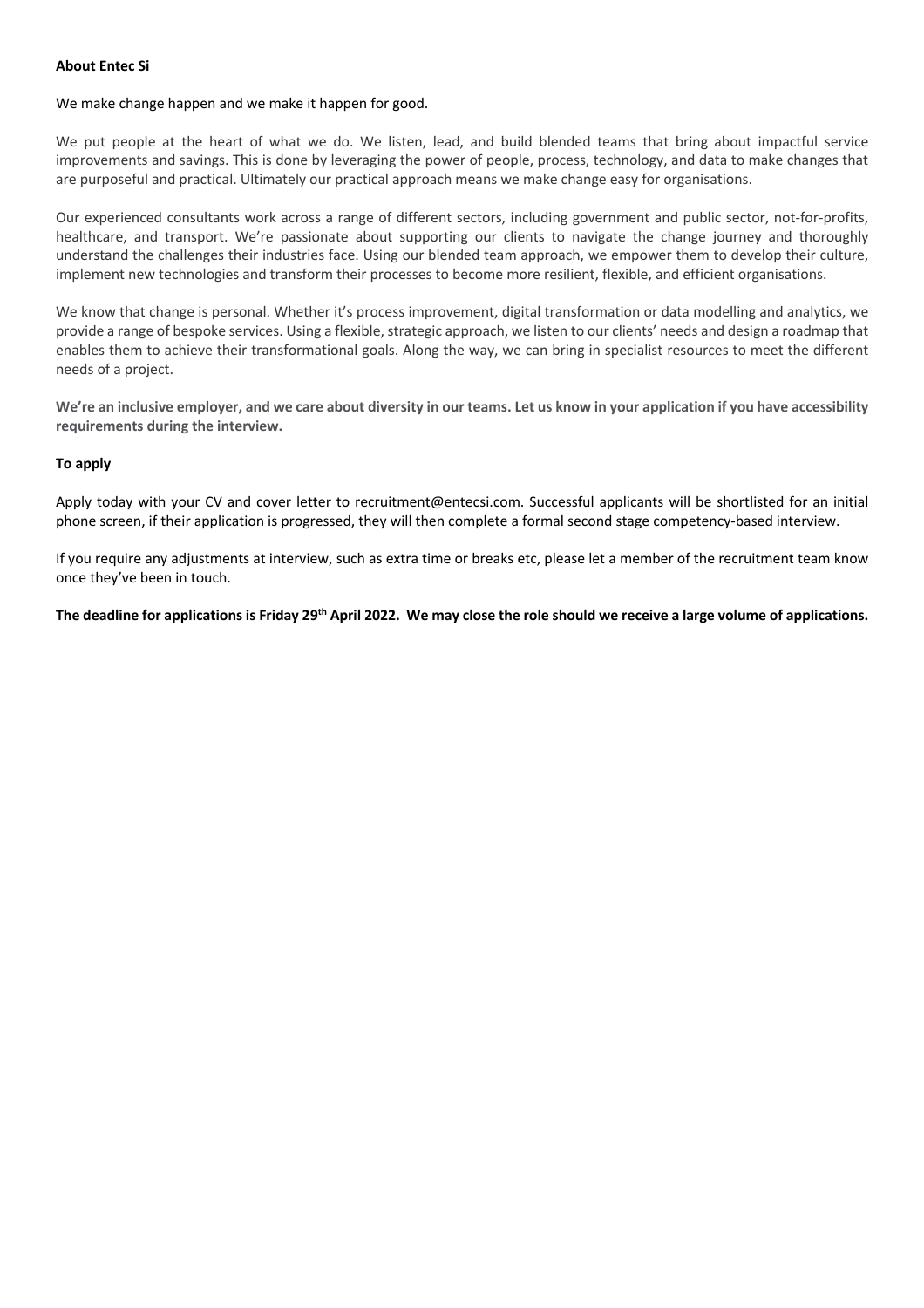| <b>Person Profile</b>                                                                                                      |                                                                                                                                                                                                                                                                                                                                                                                                                                                                                                                                                                                                                                           |                                                                                                                                  |  |
|----------------------------------------------------------------------------------------------------------------------------|-------------------------------------------------------------------------------------------------------------------------------------------------------------------------------------------------------------------------------------------------------------------------------------------------------------------------------------------------------------------------------------------------------------------------------------------------------------------------------------------------------------------------------------------------------------------------------------------------------------------------------------------|----------------------------------------------------------------------------------------------------------------------------------|--|
|                                                                                                                            | <b>Essential</b>                                                                                                                                                                                                                                                                                                                                                                                                                                                                                                                                                                                                                          | <b>Desirable</b>                                                                                                                 |  |
| <b>Education</b><br><b>Qualifications</b>                                                                                  | A degree qualification or equivalent in business or<br>related field of study.                                                                                                                                                                                                                                                                                                                                                                                                                                                                                                                                                            | ISEB Business Analysis Diploma or similar<br>Prince 2 Practitioner<br>An industry recognised Change Management<br>accreditation. |  |
| <b>Experience</b>                                                                                                          | Significant experience (typically c. 6-8+ years) in a<br>relevant business transformation project-related<br>environment.<br>This should include a strong track record of directing<br>business change / IT programmes of work within<br>their area of specialism, commission scoping, design<br>and development and supporting activities (e.g.<br>recruitment, planning and resource management,<br>and financial management.)<br>Exposure to different delivery methods (waterfall,<br>agile, hybrid). Agile delivery approach<br>Strong data analysis skills. You should be able to<br>understand a set of data and draw conclusions. |                                                                                                                                  |  |
| <b>Additional Skills &amp;</b><br><b>Abilities</b><br>(beyond Business and<br><b>Consultancy Skills</b><br>detailed above) | Proven specialist skills (programme management,<br>project management, consultancy, analysis, change<br>management)<br>Exceptional communication skills, diplomacy, tact<br>and conflict resolution.<br>High level of commercial awareness and negotiation<br>skills<br>Proven leadership and people management skills<br>Ability to build trust, influence and make an impact<br>at all levels of seniority.<br>Excellent organisational skills, with the ability to<br>multi-task and problem solve.<br>Ability and willingness to travel and on occasions<br>stay away.                                                                |                                                                                                                                  |  |

Г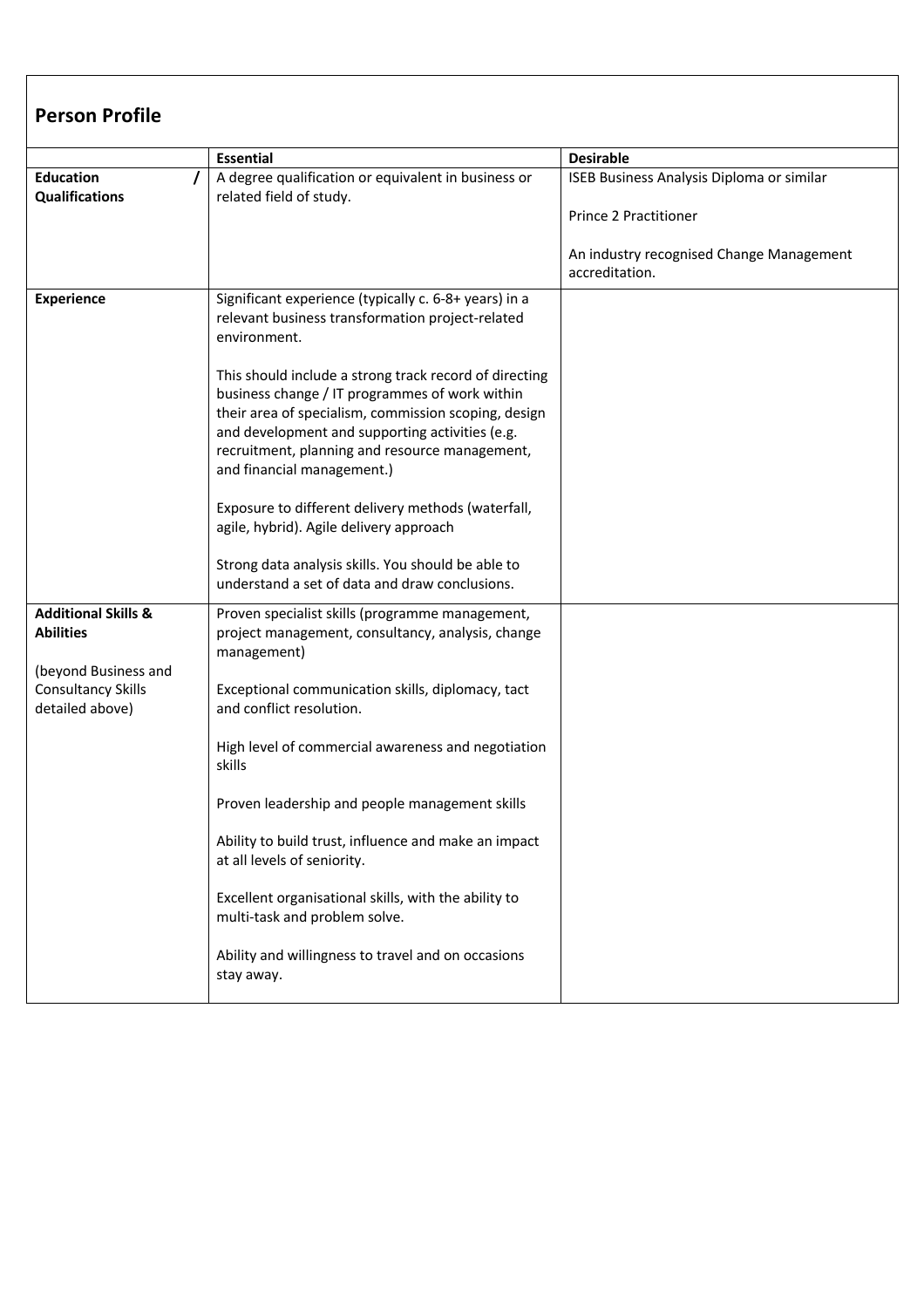| <b>Competency Framework</b>                        |                                                                                                                                                                                                                                                                                                                                                                                                                                                                                                                                                                                                                                                                                                                                                                                                                       |  |
|----------------------------------------------------|-----------------------------------------------------------------------------------------------------------------------------------------------------------------------------------------------------------------------------------------------------------------------------------------------------------------------------------------------------------------------------------------------------------------------------------------------------------------------------------------------------------------------------------------------------------------------------------------------------------------------------------------------------------------------------------------------------------------------------------------------------------------------------------------------------------------------|--|
| <b>Complexity of Work Undertaken</b>               | Performs highly complex work activities covering technical, financial, and quality aspects.<br>Contributes to the development and implementation of policy and strategy.<br>Has deep expertise in own specialism(s) and an understanding of its impact on the<br>broader business and wider customer/organisation.                                                                                                                                                                                                                                                                                                                                                                                                                                                                                                    |  |
| Portfolio, Programme and Project<br><b>Support</b> | Leads implementation and delivery of portfolio, programme and project office services.<br>Defines the approach/policy and sets standards for the support provided for managing<br>and monitoring portfolios, programmes, and projects.<br>Manages resources to ensure delivery of effective services/resources in line with current<br>and planned demand.<br>Reviews and improves the delivery portfolio, programme and project office services.                                                                                                                                                                                                                                                                                                                                                                     |  |
| <b>Requirements Definition and</b><br>Management   | Champions the importance and value of requirements management principles and<br>selecting effective requirements management life cycle models.<br>Develops organisational policies, standards, and guidelines for requirements definition<br>and management.<br>Plans and leads scoping, requirements definition and priority setting for complex,<br>strategic programmes.<br>Drives adoption of, and adherence to, policies and standards. Develops new methods and<br>organisational capabilities for requirements management.                                                                                                                                                                                                                                                                                     |  |
| <b>Programme Management</b>                        | Plans, directs, and co-ordinates activities to manage and implement a programme from<br>initiation to final transition into operational "business-as-usual" management.<br>Plans, schedules, monitors, and reports on programme-related activities.<br>Ensures appropriate and effective governance arrangements and comprehensive<br>reporting and communication policies are in place and followed<br>Maintains an awareness of current technical developments that may provide<br>opportunities to the programmes.<br>Ensures that programmes are managed to realise agreed business benefits within agreed<br>timescales.                                                                                                                                                                                         |  |
| Autonomy                                           | Has defined authority and accountability for actions and decisions within a significant area<br>of work, including technical, financial and quality aspects. Establishes organisational<br>objectives assigns responsibilities.                                                                                                                                                                                                                                                                                                                                                                                                                                                                                                                                                                                       |  |
| <b>Influence</b>                                   | Influences policy and strategy formation.<br>Initiates influential relationships with internal and external customers, suppliers, and<br>partners at senior management level, including industry leaders.<br>Makes decisions which impact the achievement of organisational objectives and financial<br>performance.<br>Leads on collaboration with a diverse range of stakeholders across competing objectives<br>within the organisation.                                                                                                                                                                                                                                                                                                                                                                           |  |
| Knowledge                                          | Has developed business knowledge of the activities and practices of own organisation and<br>those of suppliers, partners, competitors and clients.<br>Promotes the application of generic and specific bodies of knowledge in own<br>organisation.<br>Develops executive leadership skills and broadens and deepens their industry or business<br>knowledge.                                                                                                                                                                                                                                                                                                                                                                                                                                                          |  |
| <b>Business Skills</b>                             | Demonstrates leadership in organisational management.<br>Understands and communicates industry developments, and the role and impact of<br>technology.<br>Manages and mitigates organisational risk.<br>Balances the requirements of proposals with the broader needs of the organisation.<br>Promotes a learning and growth culture in their area of accountability.<br>Leads on compliance with relevant legislation and the need for services, products and<br>working practices to provide equal access and equal opportunity to people with diverse<br>abilities.<br>Identifies and endorses opportunities to adopt new technologies and digital services.<br>Creatively applies a wide range of innovative and/or management principles to realise<br>business benefits aligned to the organisational strategy. |  |

 $\overline{\phantom{a}}$